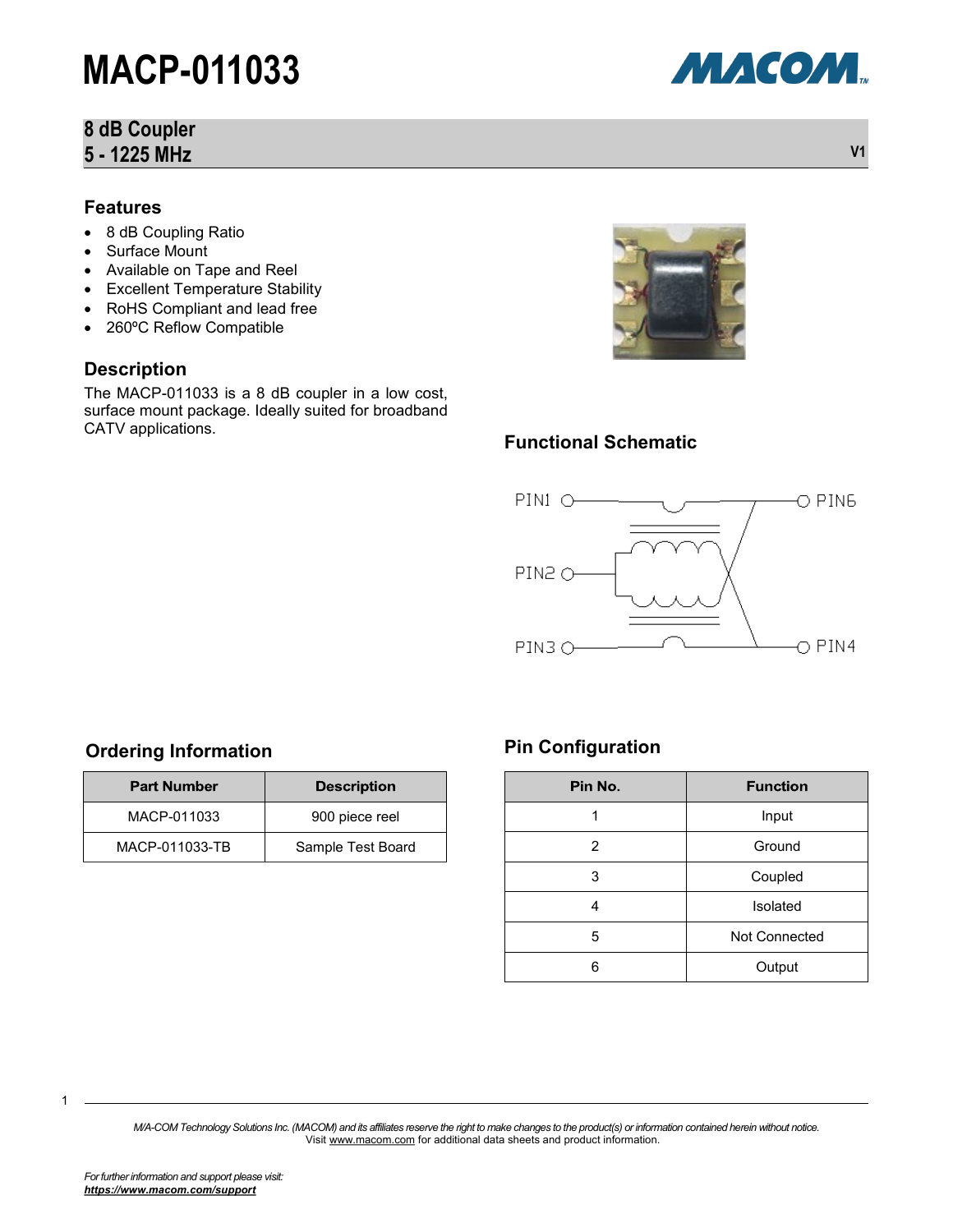

## **8 dB Coupler 5 - 1225 MHz V1**

## **Electrical Specifications: Freq. = 5 - 1225 MHz, T<sup>A</sup> = 25°C, Z<sup>0</sup> = 75 Ω, Pin = 0 dBm**

| <b>Parameter</b>                       | <b>Conditions</b>               | <b>Units</b> | Min.     | Typ.       | Max.       |
|----------------------------------------|---------------------------------|--------------|----------|------------|------------|
| Coupling Ratio                         |                                 | dB           |          | 8          |            |
| Coupling<br>(Pin 1- Pin 3)             | 5 - 1225 MHz                    | dB           | 8.5      | 8.0        | 6.6        |
| Main Line Loss<br>(Pin 1- Pin 6)       | 5 - 1000 MHz<br>1000 - 1225 MHz | dB           |          | 1.9<br>2.6 | 2.2<br>2.8 |
| <b>Isolation</b><br>(Pin 1- Pin 4)     | 5 - 1000 MHz<br>1000 - 1225 MHz | dB           | 16<br>14 | 18<br>16   |            |
| Input Return Loss<br>(Pin 1)           | 5 - 1000 MHz<br>1000 - 1225 MHz | dB           | 15<br>12 | 18<br>14   |            |
| <b>Output Return Loss</b><br>(Pin 6)   | 5 - 1000 MHz<br>1000 - 1225 MHz | dB           | 14<br>12 | 16<br>14   |            |
| <b>Coupling Return Loss</b><br>(Pin 3) | 5 - 1000 MHz<br>1000 - 1225 MHz | dB           | 13<br>11 | 16<br>13   |            |

### Absolute Maximum Ratings **Allemantic Application Schematic**

| <b>Parameter</b>             | <b>Absolute Maximum</b>              |
|------------------------------|--------------------------------------|
| Input Power                  | 0.5W                                 |
| DC Current                   | 500 mA                               |
| <b>Operating Temperature</b> | -40 $^{\circ}$ C to +85 $^{\circ}$ C |

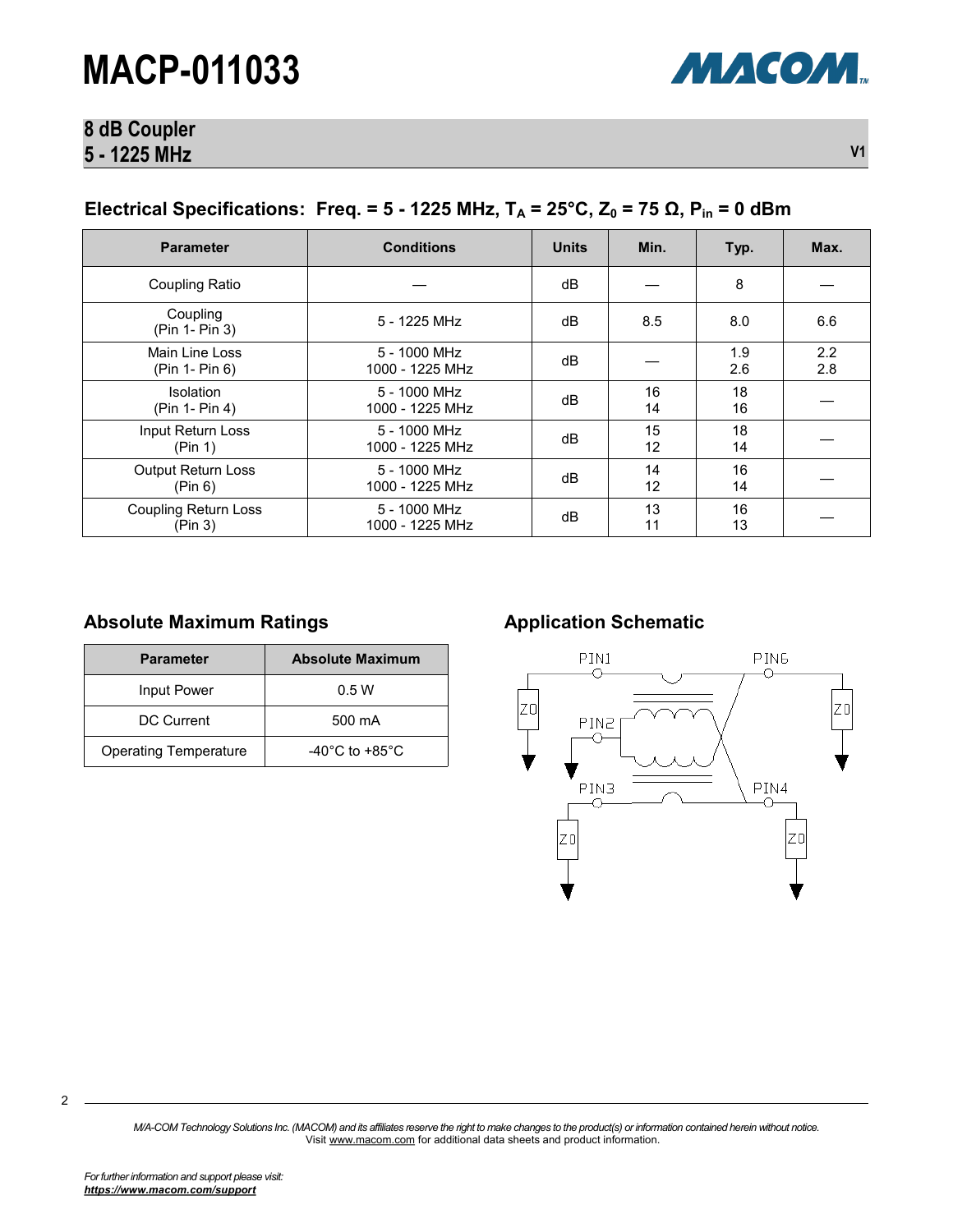## **8 dB Coupler 5 - 1225 MHz V1**

## **Typical Performance Curves<sup>1</sup>**



1. Full temperature plots available on request.

3

*M/A-COM Technology Solutions Inc. (MACOM) and its affiliates reserve the right to make changes to the product(s) or information contained herein without notice.*  Visit [www.macom.com](http://www.macom.com/) for additional data sheets and product information.

МАСОМ.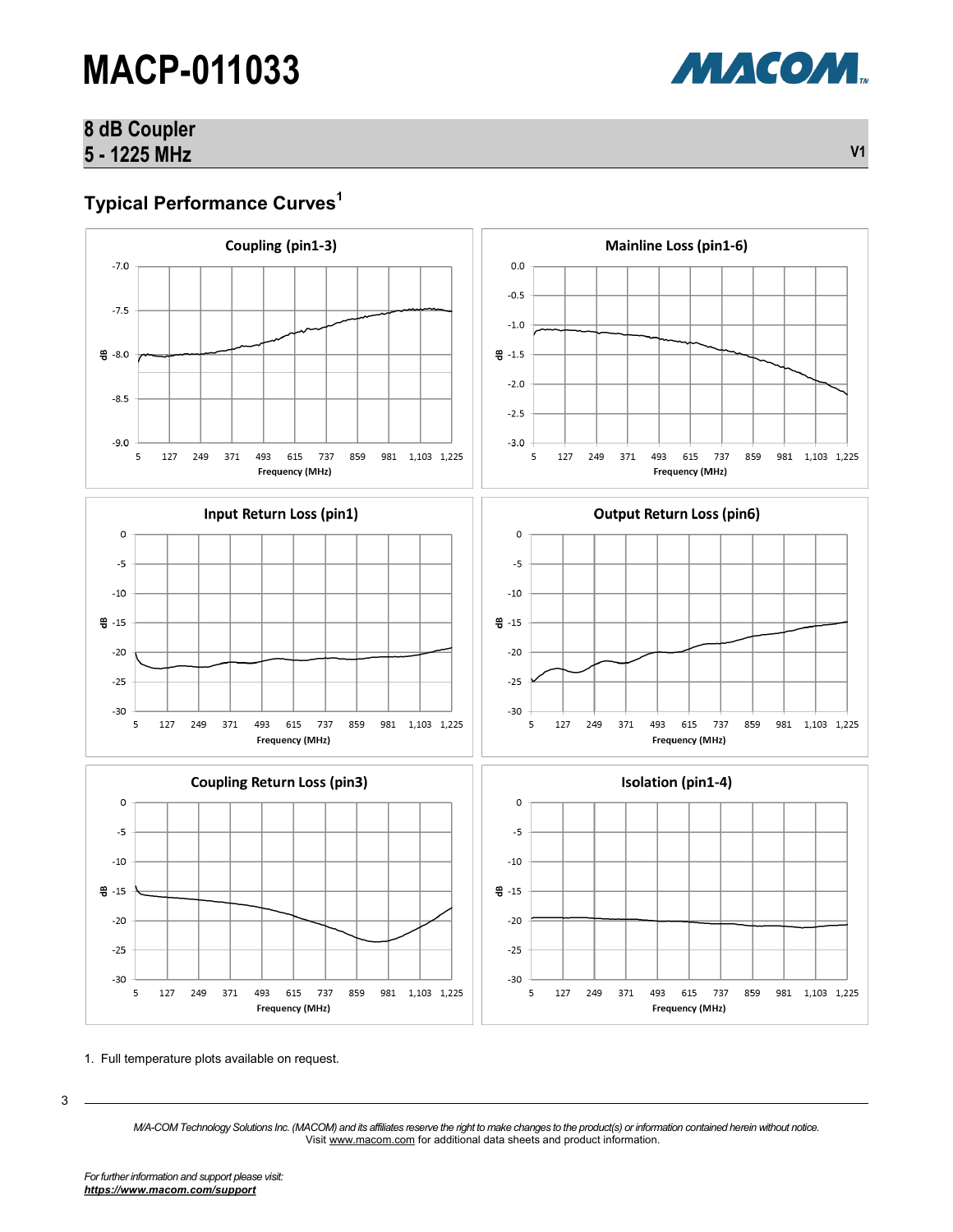## **8 dB Coupler 5 - 1225 MHz V1**



МАСОМ.

## **Outline Drawing**







1. Dimensions in mm.

BOTTOM

5

2. Tolerance: ±0.2mm unless otherwise noted.

4

- 3. Model number and lot code printed on reel.
- 4. Plating finish: ENIG on both sides, 0.05 to 0.1 µm gold over 3 to 6 µm nickel



## **Carrier Tape Orientation Tape & Reel Information**

| <b>Parameter</b>                                   | <b>Units</b> | Value |  |  |
|----------------------------------------------------|--------------|-------|--|--|
| Qty per reel                                       |              | 900   |  |  |
| <b>Reel Size</b>                                   | mm           | 330   |  |  |
| Tape Width                                         | mm           | 16.00 |  |  |
| Pitch                                              | mm           | 12.00 |  |  |
| Orientation                                        |              | F45   |  |  |
| Reference Application Note ANI-019 for orientation |              |       |  |  |

4

*M/A-COM Technology Solutions Inc. (MACOM) and its affiliates reserve the right to make changes to the product(s) or information contained herein without notice.*  Visit [www.macom.com](http://www.macom.com/) for additional data sheets and product information.

**PCB Layout**